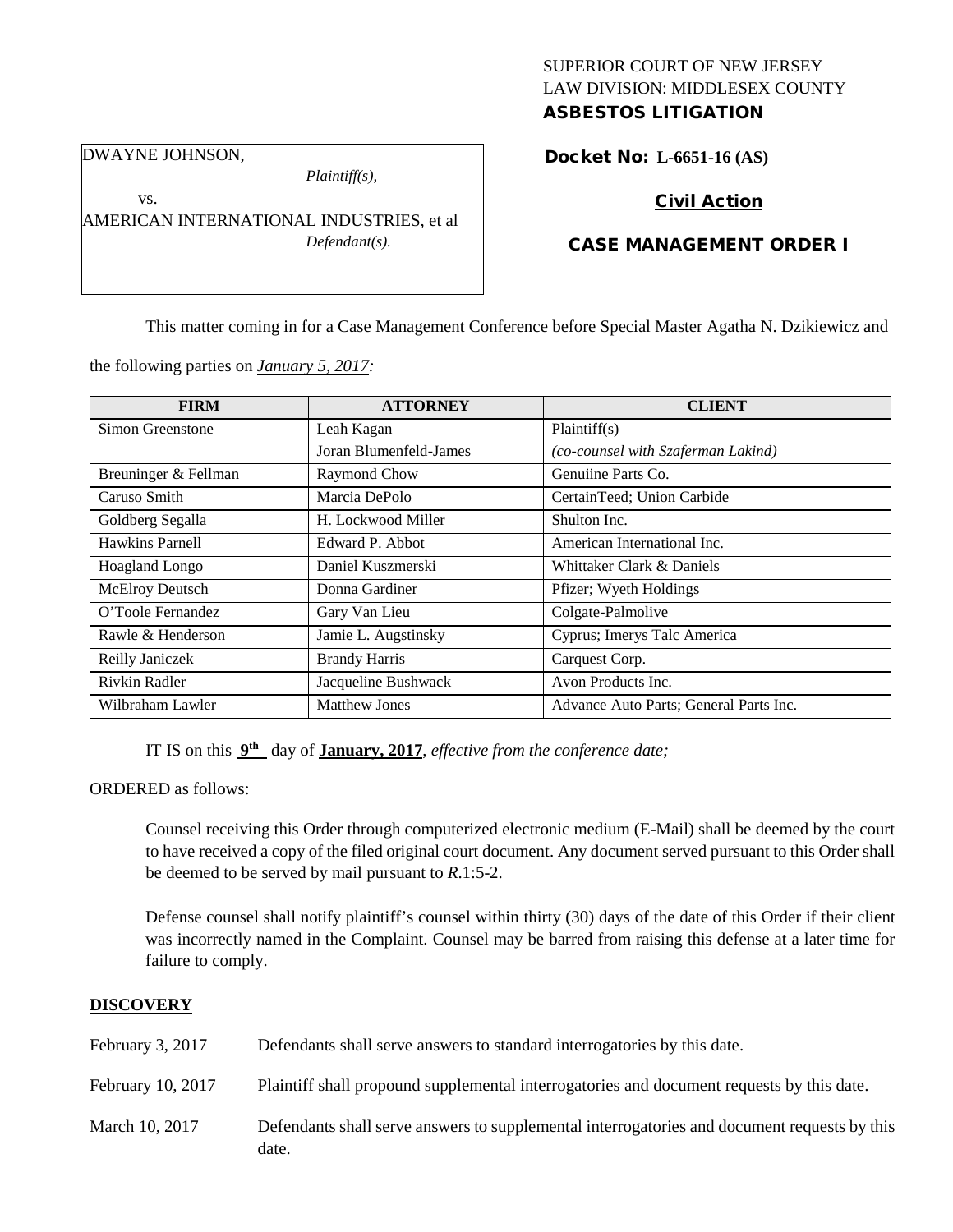| February 10, 2017 | Defendants shall propound supplemental interrogatories and document requests by this date.                                                                                                                  |
|-------------------|-------------------------------------------------------------------------------------------------------------------------------------------------------------------------------------------------------------|
| March 10, 2017    | Plaintiff shall serve answers to supplemental interrogatories and document requests by this<br>date.                                                                                                        |
| April 14, 2017    | Fact discovery, including depositions, shall be completed by this date. Plaintiff's counsel shall<br>contact the Special Master within one week of this deadline if all fact discovery is not<br>completed. |
| April 14, 2017    | Depositions of corporate representatives shall be completed by this date.                                                                                                                                   |

### **EARLY SETTLEMENT**

April 14, 2017 Settlement demands shall be served on all counsel and the Special Master by this date.

#### **SUMMARY JUDGMENT MOTION PRACTICE**

| May 26, 2017 | Plaintiff's counsel shall advise, in writing, of intent not to oppose motions by this date. |
|--------------|---------------------------------------------------------------------------------------------|
| June 9, 2017 | Summary judgment motions shall be filed no later than this date.                            |
| July 7, 2017 | Last return date for summary judgment motions.                                              |

#### **MEDICAL DEFENSE**

| May 31, 2017  | Plaintiff shall serve medical expert reports by this date.                                                                                                                                                                                               |
|---------------|----------------------------------------------------------------------------------------------------------------------------------------------------------------------------------------------------------------------------------------------------------|
| May 31, 2017  | Upon request by defense counsel, plaintiff is to arrange for the transfer of pathology specimens<br>and x-rays, if any, by this date.                                                                                                                    |
| July 31, 2017 | Defendants shall identify its medical experts and serve medical reports, if any, by this date. In<br>addition, defendants shall notify plaintiff's counsel (as well as all counsel of record) of a<br>joinder in an expert medical defense by this date. |

#### **LIABILITY EXPERT REPORTS**

| May 31, 2017                                                                                                                                                                                                                                                                                                        | Plaintiff shall identify its liability experts and serve liability expert reports or a certified expert<br>statement by this date or waive any opportunity to rely on liability expert testimony. |
|---------------------------------------------------------------------------------------------------------------------------------------------------------------------------------------------------------------------------------------------------------------------------------------------------------------------|---------------------------------------------------------------------------------------------------------------------------------------------------------------------------------------------------|
| $\frac{1}{2}$ $\frac{1}{2}$ $\frac{1}{2}$ $\frac{1}{2}$ $\frac{1}{2}$ $\frac{1}{2}$ $\frac{1}{2}$ $\frac{1}{2}$ $\frac{1}{2}$ $\frac{1}{2}$ $\frac{1}{2}$ $\frac{1}{2}$ $\frac{1}{2}$ $\frac{1}{2}$ $\frac{1}{2}$ $\frac{1}{2}$ $\frac{1}{2}$ $\frac{1}{2}$ $\frac{1}{2}$ $\frac{1}{2}$ $\frac{1}{2}$ $\frac{1}{2}$ | Defendants shall identify its liability experts and serve liability expert reports if any by this                                                                                                 |

## July 31, 2017 Defendants shall identify its liability experts and serve liability expert reports, if any, by this date or waive any opportunity to rely on liability expert testimony.

#### **ECONOMIST EXPERT REPORTS**

May 31, 2017 Plaintiff shall identify its expert economists and serve expert economist report(s), if any, by this date or waive any opportunity to rely on economic expert testimony.

#### July 31, 2017 Defendants shall identify its expert economists and serve expert economist report(s), if any, by this date or waive any opportunity to rely on economic expert testimony.

\_\_\_\_\_\_\_\_\_\_\_\_\_\_\_\_\_\_\_\_\_\_\_\_\_\_\_\_\_\_\_\_\_\_\_\_\_\_\_\_\_\_\_\_\_\_\_\_\_\_\_\_\_\_\_\_\_\_\_\_\_\_\_\_\_\_\_\_\_\_\_\_\_\_\_\_\_\_\_\_\_\_\_\_\_\_\_\_\_\_\_\_\_\_\_\_\_\_\_\_\_\_\_\_\_\_\_\_\_\_